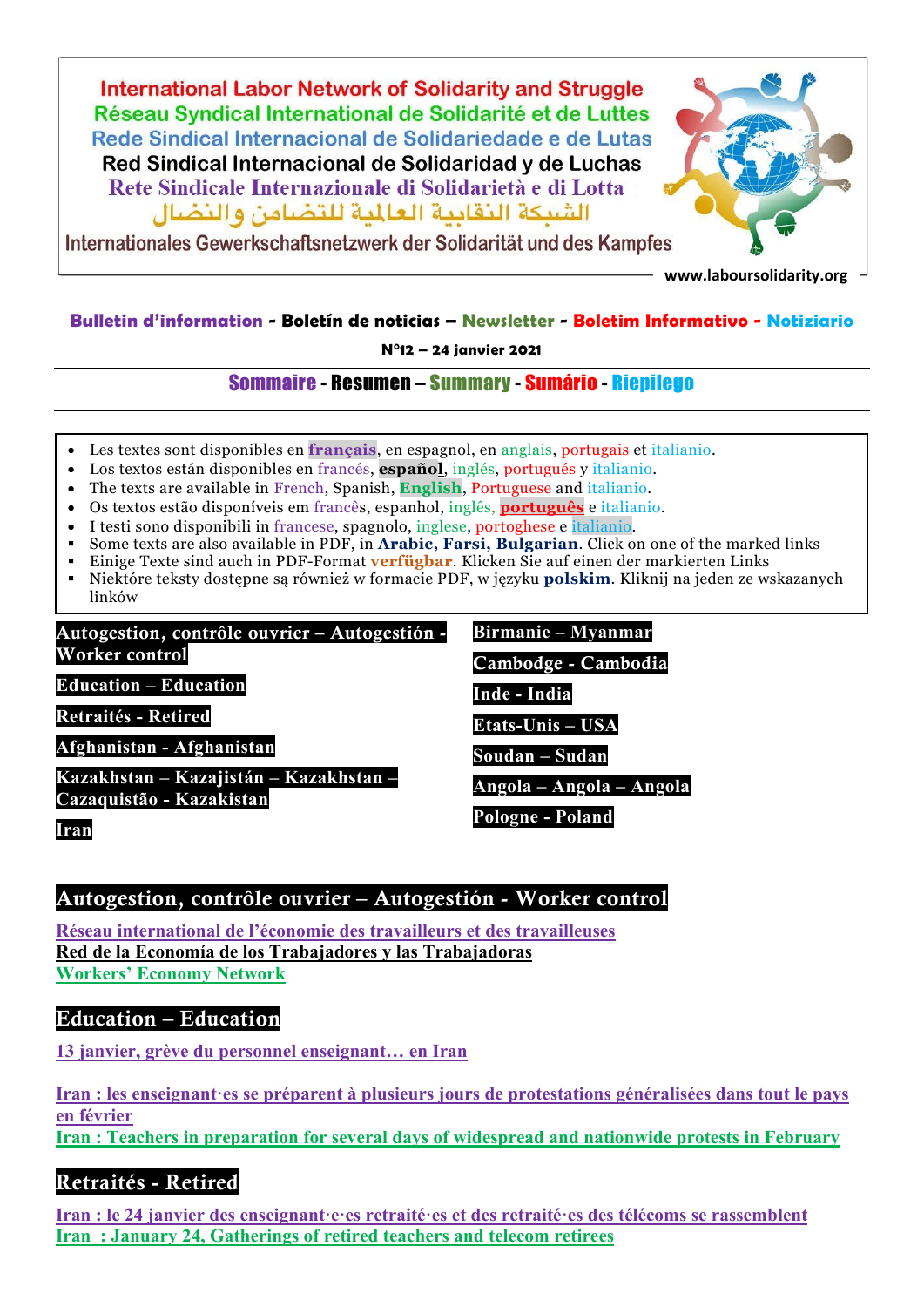# Afghanistan - Afghanistan

**[Solidarité avec les femmes d'Afghanistan, avec le peuple afghan](http://www.laboursolidarity.org/Solidarite-avec-les-femmes-d) [Solidarity with the women of Afghanistan, with the Afghan people](http://www.laboursolidarity.org/Solidarity-with-the-women-of?lang=en)**

## Kazakhstan – Kazajistán – Kazakhstan – Cazaquistão - Kazakistan

**[Solidaires avec le peuple du](http://www.laboursolidarity.org/Solidaires-avec-le-peuple-du) Kazakhstan ! [¡En solidaridad con el pueblo de Kazajistán!](http://www.laboursolidarity.org/En-solidaridad-con-el-pueblo-de?lang=es) [In solidarity with the people of](http://www.laboursolidarity.org/In-solidarity-with-the-people-of?lang=en) Kazakhstan! [Em solidariedade com o povo do Cazaquistão](http://www.laboursolidarity.org/Em-solidariedade-com-o-povo-do?lang=pt) [In solidarietà con il popolo del Kazakistan !](http://www.laboursolidarity.org/In-solidarieta-con-il-popolo-del?lang=it)**

# Iran

**[Un ouvrier prisonnier en Iran appelle à l'aide](https://www.laboursolidarity.org/Un-ouvrier-prisonnier-en-Iran)**

**[Iran : exigeons l'annulation de 5 ans de prison pour Leyla Hosseinzadeh](http://www.laboursolidarity.org/Le-pouvoir-judiciaire-iranien-a)**

**[Iran : répression, précarité...](http://www.laboursolidarity.org/Iran-repression-precarite)**

### Birmanie – Myanmar

**[Pour les travailleur·euses de Birmanie, un autre problème se pose : les abus des patrons](http://www.laboursolidarity.org/Pour-les-travailleur-euses-de) [For Myanmar workers, another problem emerges: labor abuse](http://www.laboursolidarity.org/For-Myanmar-workers-another?lang=en)**

### Cambodge - Cambodia

**[Les autorités cambodgiennes arrêtent des employé·es de casino en grève contre une société cotée à](http://www.laboursolidarity.org/Les-autorites-cambodgiennes)  [Hong Kong](http://www.laboursolidarity.org/Les-autorites-cambodgiennes) [Cambodian authorities arrest casino workers striking against Hong Kong-listed company](http://www.laboursolidarity.org/Cambodian-authorities-arrest?lang=en)**

# Inde - India

**[Inde : la révolte des travailleuses dans une usine d'iPhone](http://www.laboursolidarity.org/Inde-la-revolte-des-travailleuses) [How A Protest By Women Forced Change At iPhone's Indian Plant](http://www.laboursolidarity.org/How-A-Protest-By-Women-Forced)**

### Etats-Unis - USA

**[Etats-Unis : 2021, un premier bilan des grèves et des luttes](http://www.laboursolidarity.org/Etats-Unis-2021-un-premier-bilan) [2021 Year In Review: The Only Way Out Is Through](http://www.laboursolidarity.org/2021-Year-In-Review-The-Only-Way)**

**[États-Unis : La plus longue grève de 2021 vient de se terminer par une victoire](http://www.laboursolidarity.org/Etats-Unis-La-plus-longue-greve-de) [United States : Last Year's Longest Strike Just Ended in Victory](http://www.laboursolidarity.org/United-States-Last-Year-s-Longest?lang=en)**

### Soudan – Sudan

**[Soudan : les cheminot·es et les travailleurs.euses de la santé sont à la tête des grèves](http://www.laboursolidarity.org/Soudan-les-cheminot-es-et-les) [Rail workers and health workers lead Sudan strikes](http://www.laboursolidarity.org/Rail-workers-and-health-workers?lang=en)**

**[Soudan : «Nous devons conserver l'arme de la grève» : les employé·es de justice et les employé·es de](http://www.laboursolidarity.org/Soudan-Nous-devons-conserver-l)  [banque soudanais défendent leur dignité.](http://www.laboursolidarity.org/Soudan-Nous-devons-conserver-l) [Sudan : "We must keep hold of the strike weapon:" Sudanese court workers and bank workers](http://www.laboursolidarity.org/Sudan-We-must-keep-hold-of-the?lang=en)  [demand dignity"](http://www.laboursolidarity.org/Sudan-We-must-keep-hold-of-the?lang=en)**

# Angola – Angola - Angola

**[Angola : la dictature du MPLA lance de nouvelles attaques contre les jeunes militants](http://www.laboursolidarity.org/Angola-la-dictature-du-MPLA-lance)**